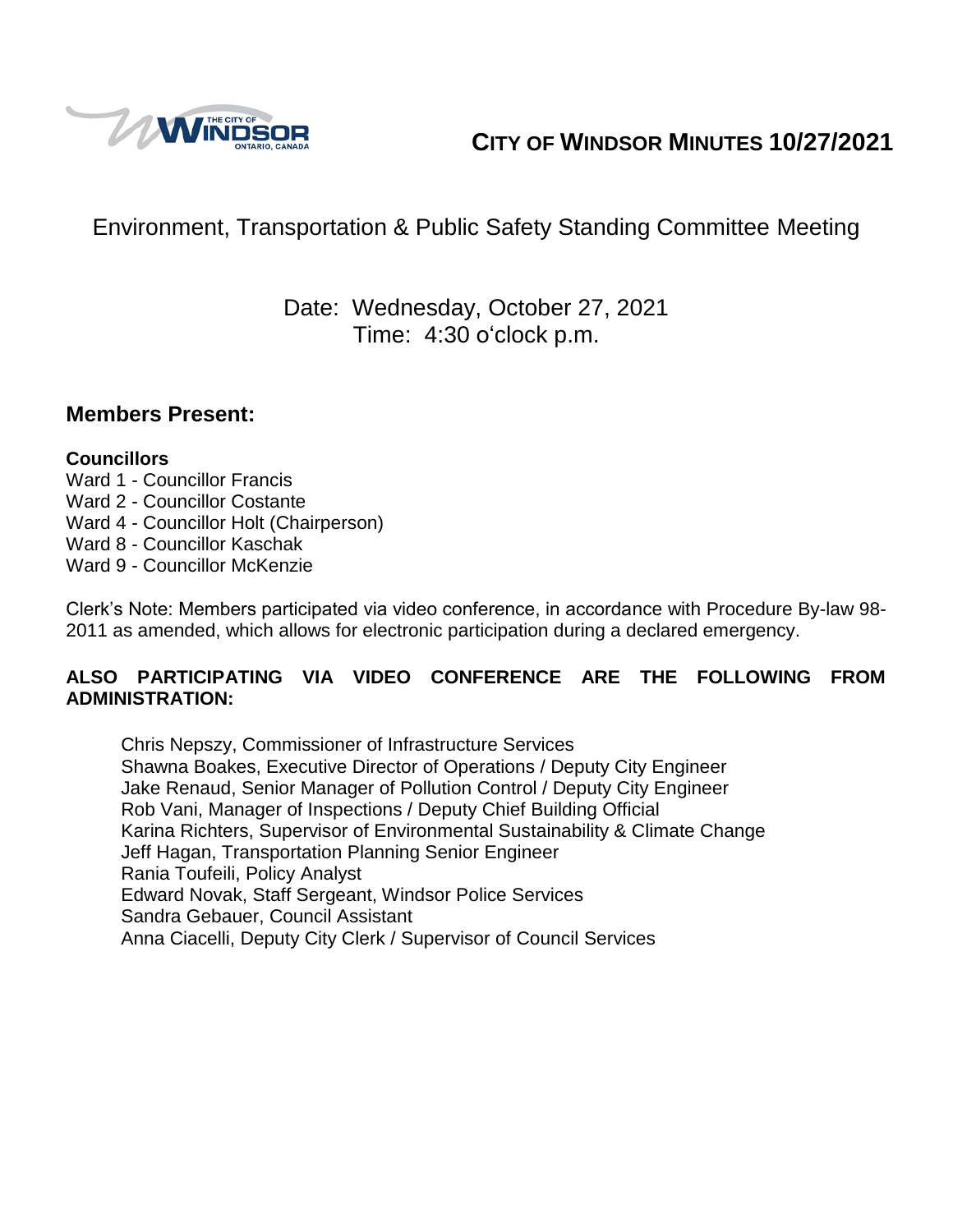# **Minutes Environment, Transportation & Public Safety Standing Committee Wednesday, October 27, 2021** Page 2 of 9

### **1. CALL TO ORDER**

The Chairperson calls the meeting of the Environment, Transportation & Public Safety Standing Committee to order at 4:31 o'clock p.m.

### **2. DISCLOSURE OF PECUNIARY INTEREST AND THE GENERAL NATURE THEREOF**

None disclosed.

## **3. ADOPTION OF THE MINUTES OF THE ETPS STANDING COMMITTEE**

### **3.1. Adoption of the Environment, Transportation & Public Safety Standing Committee minutes of its meeting held September 22, 2021**

Moved by: Councillor Francis Seconded by: Councillor McKenzie

THAT the minutes of the Environment, Transportation & Public Safety Standing Committee meeting (excluding Transit Matter items) held September 22, 2021 **BE ADOPTED** as presented. Carried.

Moved by: Councillor Costante Seconded by: Councillor Kaschak

THAT the minutes of the Environment, Transportation & Public Safety Standing Committee meeting (Transit Matter items only) held September 22, 2021 **BE ADOPTED** as presented. Carried.

Report Number: SCM 323/2021

## **4. REQUEST FOR DEFERRALS, REFERRALS OR WITHDRAWALS**

None requested.

## **5. COMMUNICATIONS**

None presented.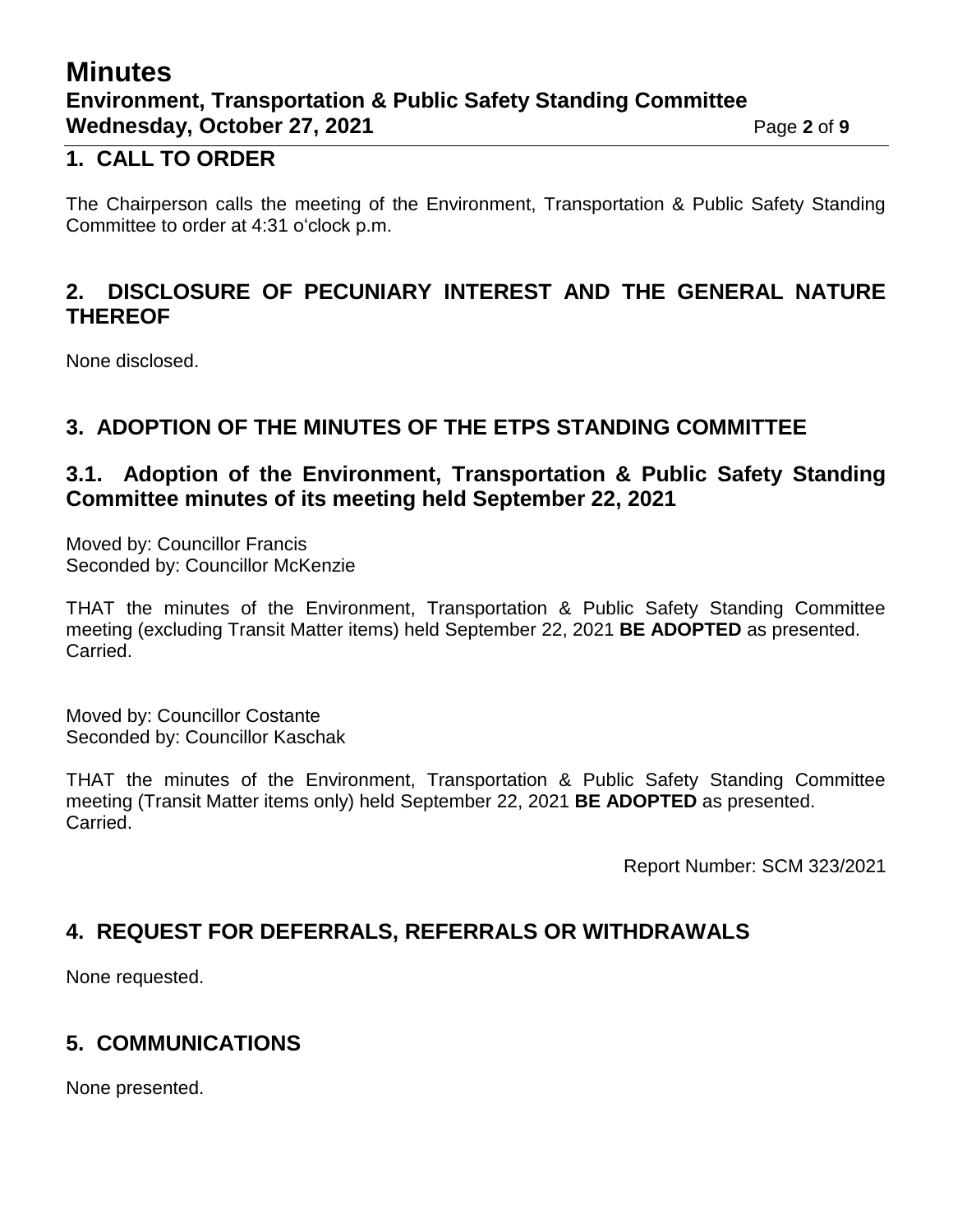## **6. PRESENTATIONS AND DELEGATIONS**

### **8.3. Drouillard Road (Wyandotte Street to Seminole Street) - Traffic Calming - Ward 5**

#### **Shane Potvin, Chair of Ford City BIA**

Shane Potvin, Chair of Ford City BIA, appears via video conference before the Environment, Transportation and Public Safety Standing Committee regarding the administrative report, "Drouillard Road (Wyandotte Street to Seminole Street) - Traffic Calming - Ward 5" in support of the plan and indicates that traffic calming has been a big issue in Ford City for some time. Mr. Potvin adds that the Community Improvement Plan (CIP) has been a massive success and has ignited interest in the area, including rejuvenating buildings. Mr. Potvin indicates that since 2020 there has been big growth in the area with a number of new retail establishments coming in; as a result, it is necessary to attempt to slow the traffic down in the area as more people come into the area. Mr. Potvin indicates that he has spoken with the Transportation Planning department related to a few concerns with the plan and will hopefully be working with the City to address them. Mr. Potvin concludes by suggesting that slowing down speeding where it starts is key and that allowing parking on both sides of the street is warranted and that the BIA supports the proposed plan.

#### **Melissa Kozak, Area Resident**

Melissa Kozak, area resident, appears via video conference before the Environment, Transportation and Public Safety Standing Committee regarding the administrative report, "Drouillard Road (Wyandotte Street to Seminole Street) - Traffic Calming - Ward 5" and expresses concerns with the proposed bump-outs in her area as there are several businesses which utilize car carriers unloading; this may reduce lanes and cause increased traffic and may negate her ability to leave her driveway in a timely manner; and concludes by suggesting that this traffic may also hinder the access of emergency vehicles to the area.

#### **Richard St. Denis, President of Unifor Windsor Regional Environment Council**

Richard St. Denis, President of Unifor Windsor Regional Environment Council, appears via video conference before the Environment, Transportation and Public Safety Standing Committee regarding the administrative report, "Drouillard Road (Wyandotte Street to Seminole Street) - Traffic Calming - Ward 5" and indicates that the traffic calming in the area will alter driver behaviour when the police are not there, improve conditions for safety for pedestrians, plan to effectively reduce speeds, and move trucks off of Drouillard Road. Mr. St. Denis adds that curb extensions will improve sightlines and parking on both sides of the street will help with speeding concerns. Mr. St. Denis urges the members to approve the project to get it moving as people in the area deserve action and that Council support the project funding during budget deliberations.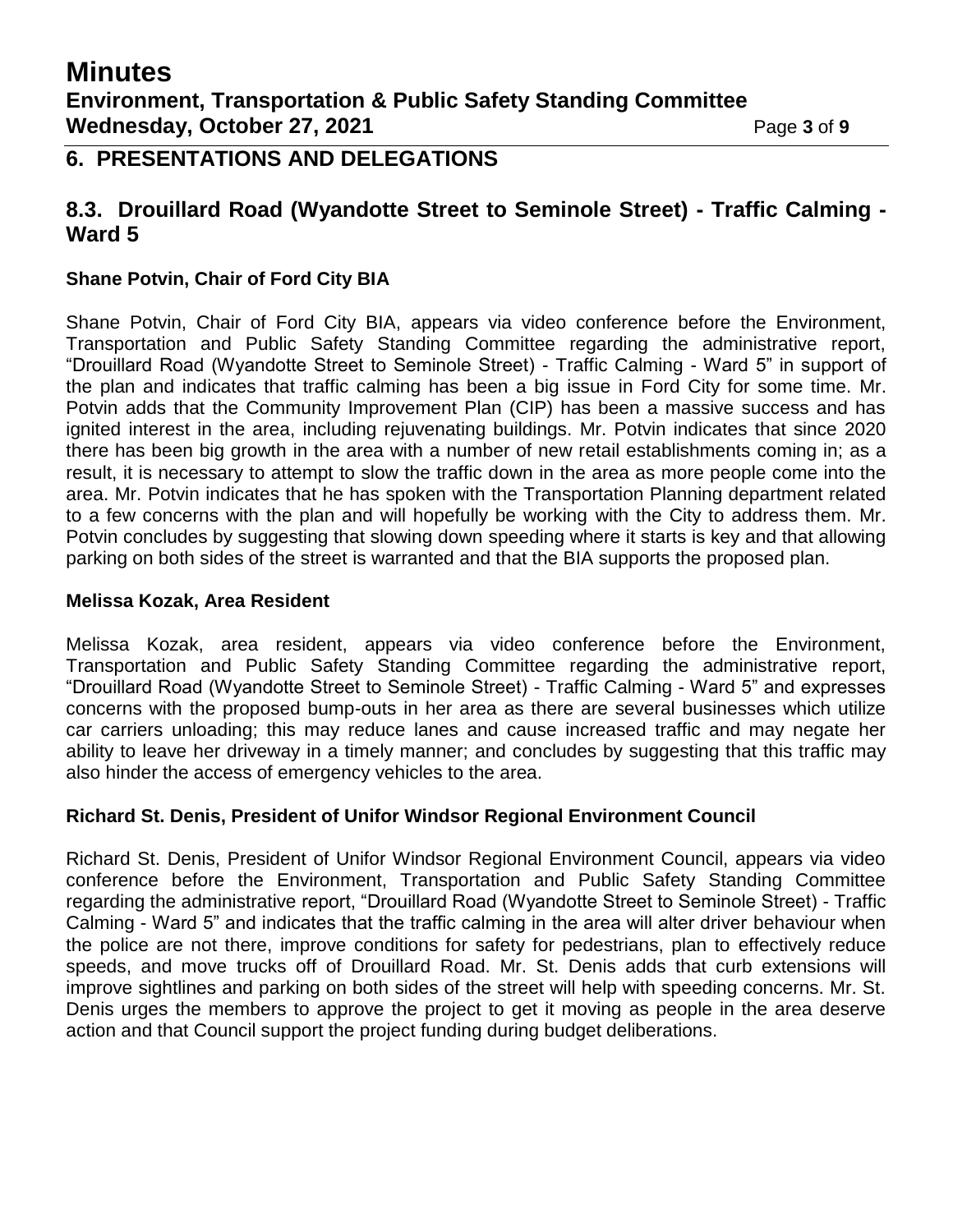## **Minutes Environment, Transportation & Public Safety Standing Committee Wednesday, October 27, 2021** Page 4 of 9

#### **Lance Stoyshin, Manager of Essex Linen Supply**

Lance Stoyshin, Manager of Essex Linen Supply, appears via video conference before the Environment, Transportation and Public Safety Standing Committee regarding the administrative report, "Drouillard Road (Wyandotte Street to Seminole Street) - Traffic Calming - Ward 5" and expresses some concern with the proposed project. Mr. Stoyshin indicates that he is glad to see improvement to the area with new development, although parking in his area is a concern and the proposed bump-outs near his business is where he receives deliveries and big trucks cannot access the alleys, so he is very concerned as to how he will get his deliveries if this plan is put into effect.

Councillor McKenzie inquires as to the parking, access to alley, and unloading concerns that were expressed by Mr. Stoyshin. Jeff Hagan, Transportation Planning Senior Engineer, appears via video conference before the Environment, Transportation and Public Safety Standing Committee regarding the administrative report, "Drouillard Road (Wyandotte Street to Seminole Street) - Traffic Calming - Ward 5" and indicates that in his previous conversations these concerns were not identified and that administration will look at it again and review the plan to address their issues.

Councillor McKenzie inquires whether this pause will delay the project and compromise the timelines. Mr. Hagan indicates that it will not.

Councillor Kaschak requests that the delegate expand on the car carrier unloading situation. Ms. Kozak provides details related to the exact location of loading/unloading.

Councillor Kaschak inquires as to the zoning in the area and whether accommodations to the plan for these issues can be made. Mr. Hagan indicates that he will speak to the owners.

Councillor Francis inquires about the financial implications and that these issues occur in all wards. Administration provides the process related to budget review and deliberation.

Councillor Francis indicates that based on the severity of the issue, administration should provide a recommendation during budget related to prioritization. Mr. Hagan indicates that there is language in the traffic calming policy related to how projects should be prioritized based on a scoring system. Mr. Hagan adds that it is a bit different with this Drouillard project as there is streetscaping involved also and this would have to be balanced against other priorities that Council decides upon.

Councillor Holt inquires as to how many traffic calming plans are at this level. Mr. Hagan indicates this is the only one being brought forward at this point, other projects will be coming up. Mr. Nepszy provides the financial implications of this project.

Moved by: Councillor Francis Seconded by: Councillor McKenzie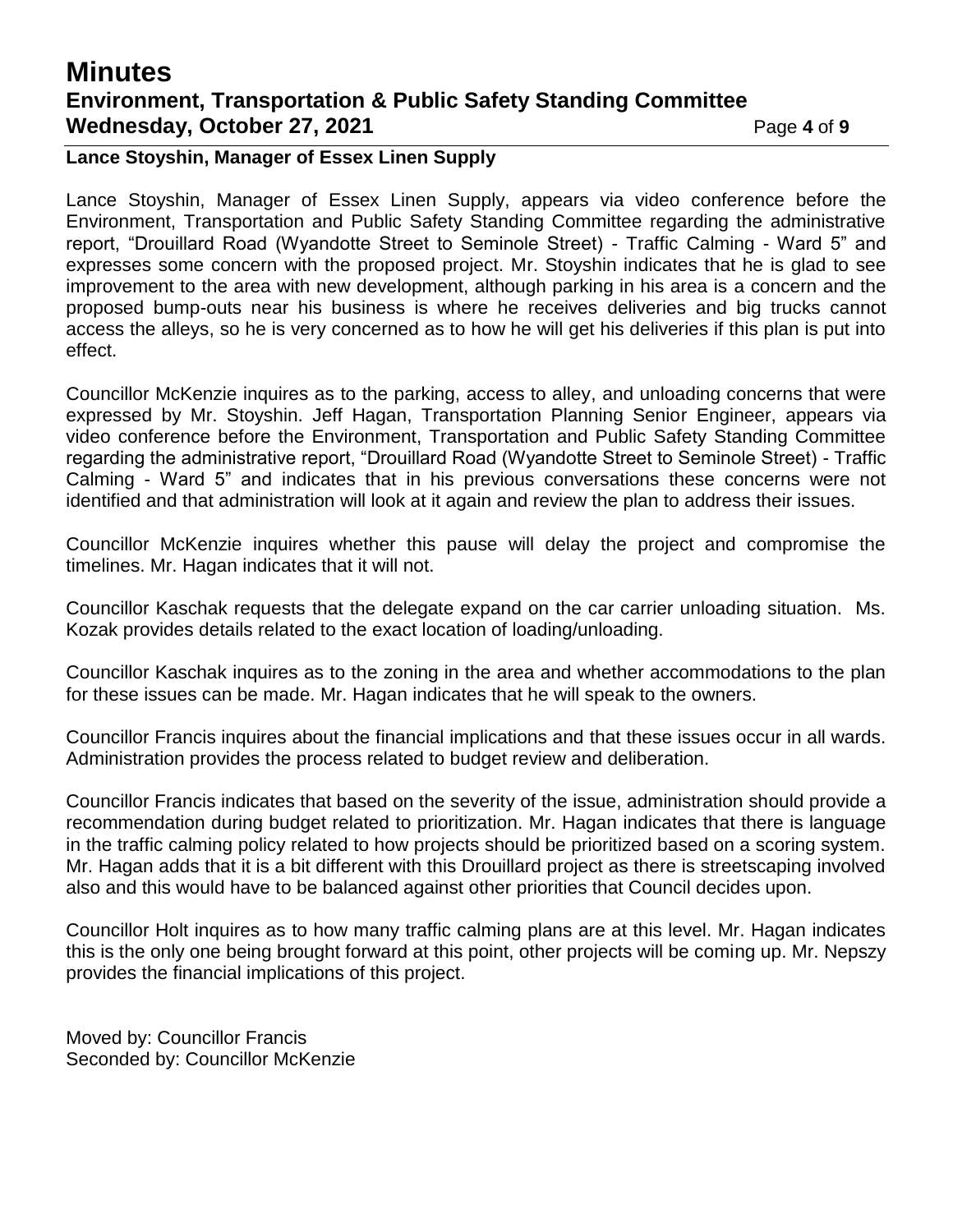# **Minutes Environment, Transportation & Public Safety Standing Committee Wednesday, October 27, 2021** Page 5 of 9

Decision Number: **ETPS 866**

- 1. THAT the report of the Policy Analyst, dated August 13, 2021, entitled "Drouillard Road (Wyandotte Street to Seminole Street) – Traffic Calming – Ward 5" **BE RECEIVED** for information.
- 2. THAT the Traffic Calming and Streetscaping Plans for Drouillard Road described in report S 109/2021 **BE ENDORSED** by Council.
- 3. THAT funding of \$2,272,610.99 for the Traffic Calming & Streetscaping components of this project **BE REFERRED** to the 2022 capital budget.
- 4. THAT, in consideration of the approval rate from residents who responded to the survey, substantial previous consultation for both the Drouillard Road traffic calming project and the Ford City Community Improvement Plan, and challenges in carrying out public consultation during the pandemic, the Traffic Calming Policy **BE WAIVED** to allow the Drouillard Road traffic calming project to proceed despite the approval poll not having achieved the minimum response rate.

Carried.

Report Number: S 109/2021 Clerk's File: ST/13863

### **7. COMMITTEE MATTERS**

### **7.1. Essex Windsor Solid Waste Authority Regular Board Meeting Minutes - July 6, 2021**

Moved by: Councillor Francis Seconded by: Councillor Kaschak

#### Decision Number: **ETPS 862**

THAT the minutes of the Essex Windsor Solid Waste Authority (EWSWA) of its Regular Board Meeting held July 6, 2021 **BE RECEIVED**. Carried.

> Report Number: SCM 326/2021 Clerk's File: MB2021

### **7.2. Essex Windsor Solid Waste Authority Regular Board Meeting Minutes - September 15, 2021**

Moved by: Councillor Francis Seconded by: Councillor Costante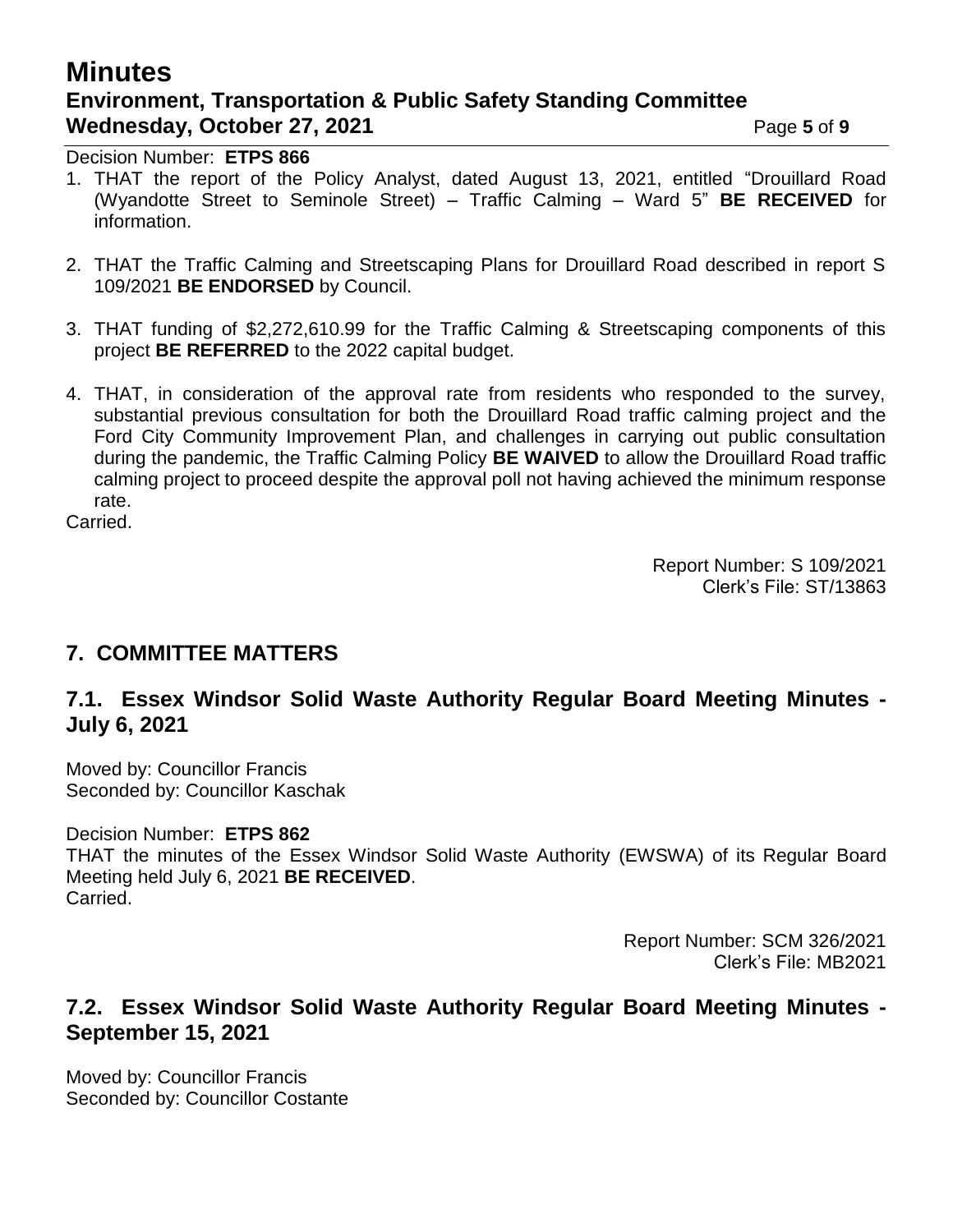# **Minutes Environment, Transportation & Public Safety Standing Committee Wednesday, October 27, 2021 Page 6** of 9

Decision Number: **ETPS 863** THAT the minutes of the Essex Windsor Solid Waste Authority (EWSWA) of its Regular Board Meeting held September 15, 2021 **BE RECEIVED**. Carried.

Report Number: SCM 335/2021 Clerk's File: MB2021

## **8. ADMINISTRATIVE ITEMS**

### **8.1. Response to Council directive regarding applying a climate lens to the City's purchasing practices - City Wide**

Councillor McKenzie indicates that there are already measures that are embedded in the procurement policy, regarding environmentally sustainable choices, and whether this is currently a priority in the procurement process. Karina Richters, Supervisor of Environmental Sustainability & Climate Change, appears via video conference before the Environment, Transportation and Public Safety Standing Committee regarding the administrative report "Response to council directive regarding applying a climate lens to the City's purchasing practices – City Wide" and indicates that the environmentally sustainable choices option will be strengthened as part of this perspective. Ms. Richters indicates that this is currently part of the purchasing by-law indicating more sustainable environmentally friendly purchases are suggested. Ms. Richters adds that this policy will rationalize this so that everyone can be reminded to include this in their review process.

Councillor McKenzie inquires about best practices in the sector. Ms. Richters indicates that administration is highlighting what other municipalities are doing and could easily learn from others experiences.

Councillor McKenzie inquires about adding these layers in the process and whether administration can quantify the level of onerousness. Ms. Richters indicates that administration will identify actions that would not add a huge burden and would reduce stress on administration. The administrative guide would be updated, and they would use lessons learned from other municipalities, including comparing products, opening up opportunities to share information with other municipalities.

Councillor Francis inquires about the financial component and the economic perspective, and would like reassurance that this implementation is not going to increase procurement costs because the City is looking for environmentally friendly products, which can be more costly. Councillor Francis adds that options should come back to council, then council would decide, and the procurement process should remain at the most cost efficient way of doing business. Jason Reynar, Chief Administrative Officer, appears via video conference before the Environment, Transportation and Public Safety Standing Committee regarding the administrative report "Response to council directive regarding applying a climate lens to the City's purchasing practices – City Wide" and indicates that financial sustainability is one of the City's top priorities and that administration would provide information on full life cycle costs of procurement including a business case to Council. Chris Nepszy, Commissioner, Infrastructure Services, appears via video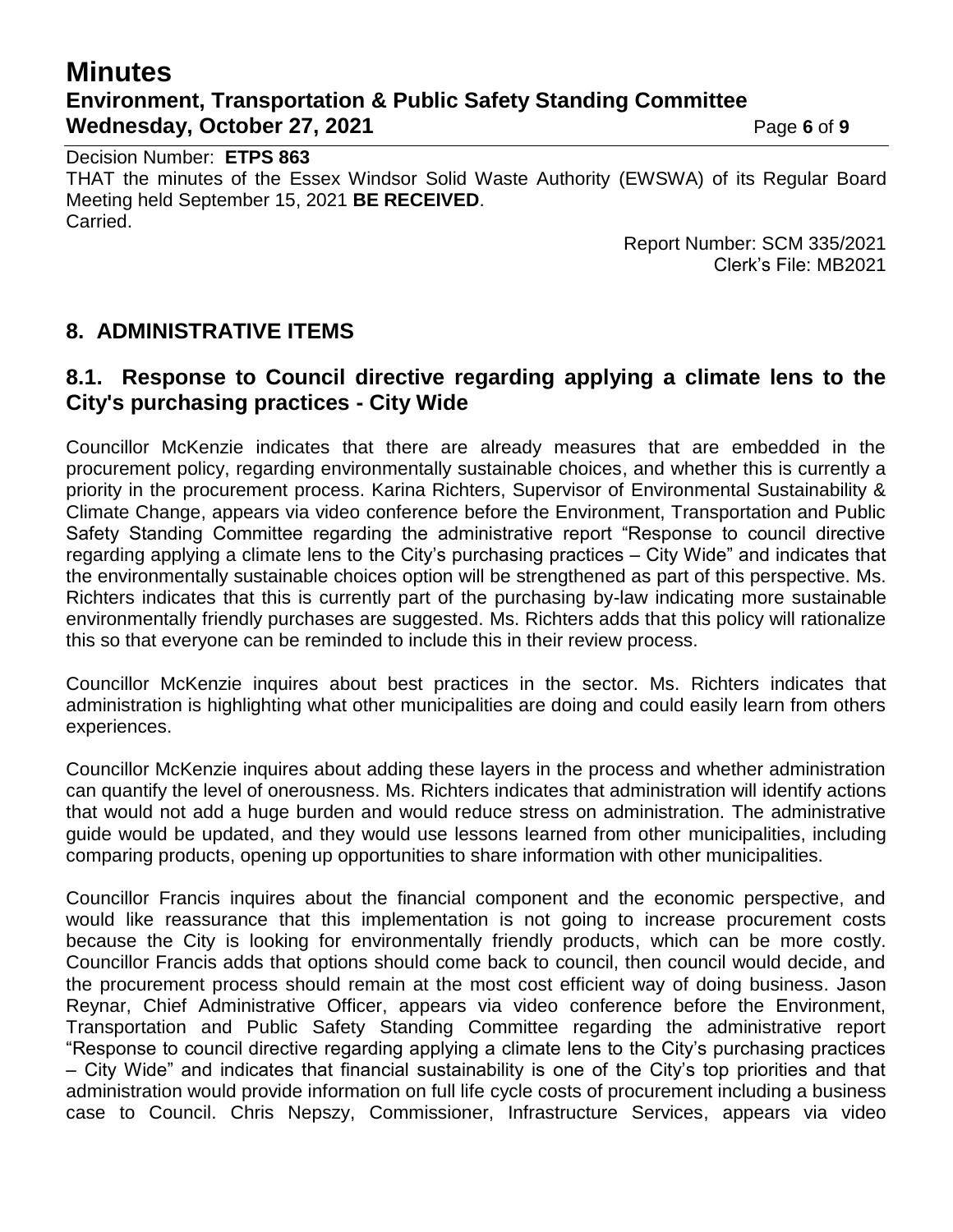## **Minutes Environment, Transportation & Public Safety Standing Committee Wednesday, October 27, 2021** Page 7 of 9

conference before the Environment, Transportation and Public Safety Standing Committee regarding the administrative report "Response to council directive regarding applying a climate lens to the City's purchasing practices – City Wide" and indicates the costs will still be investigated and it still has to make sense in terms of amounts spent. Mr. Nepszy adds that administration is looking at the over-arching sustainability and over the next 20 years whether it will save money.

Moved by: Councillor McKenzie Seconded by: Councillor Francis

Decision Number: **ETPS 864**

- 1) THAT City Council **RECEIVE** the report of the Supervisor, Environmental Sustainability & Climate Change dated October 7, 2021, entitled "Response to Council directive regarding applying a climate lens to the City's purchasing practices – City Wide"; and,
- 2) THAT City Council **APPROVE** Administration proceeding with identified strategies for 2021/2022 including:
	- Form an internal Sustainable Purchasing Team;
	- Update current purchasing procedures/documents to ensure environmental sustainability and climate change is being considered;
	- Update the City's Sustainable Purchasing Guide (2015) to reflect updates for climate change considerations; and
	- Join the Canadian Collaboration for Sustainable Procurement for 2021/2022; and,
- 3) THAT Administration **REPORT BACK** to City Council by the third quarter (Q3) 2022 with a report on achievements and possible next steps; and further,
- 4) THAT Administration **REPORT BACK** to City Council related to potential fiscal impacts and how they may be mitigated through the development of a sustainable procurement process as outlined in the administrative report.

Carried.

Report Number: C 154/2021 Clerk's File: EI2021

### **8.2. Vision Zero Action Plan Development - Progress Report #1 - City-wide**

Councillor Kaschak inquires about the red light cameras and their status. Shawna Boakes, Executive Director of Operations (Acting), appears via video conference before the Environment, Transportation, and Public Safety Standing Committee regarding the administrative report "Vision Zero Action Plan Development-Progress Report # 1 - City-wide" and indicates that a number of cameras are ready for installation and then programming, and it is anticipated that they will be up and running in November sometime.

Councillor McKenzie inquires about the funding in the current ongoing initiative fund, including which projects have been undertaken using those funds, and whether it is fully allocated for this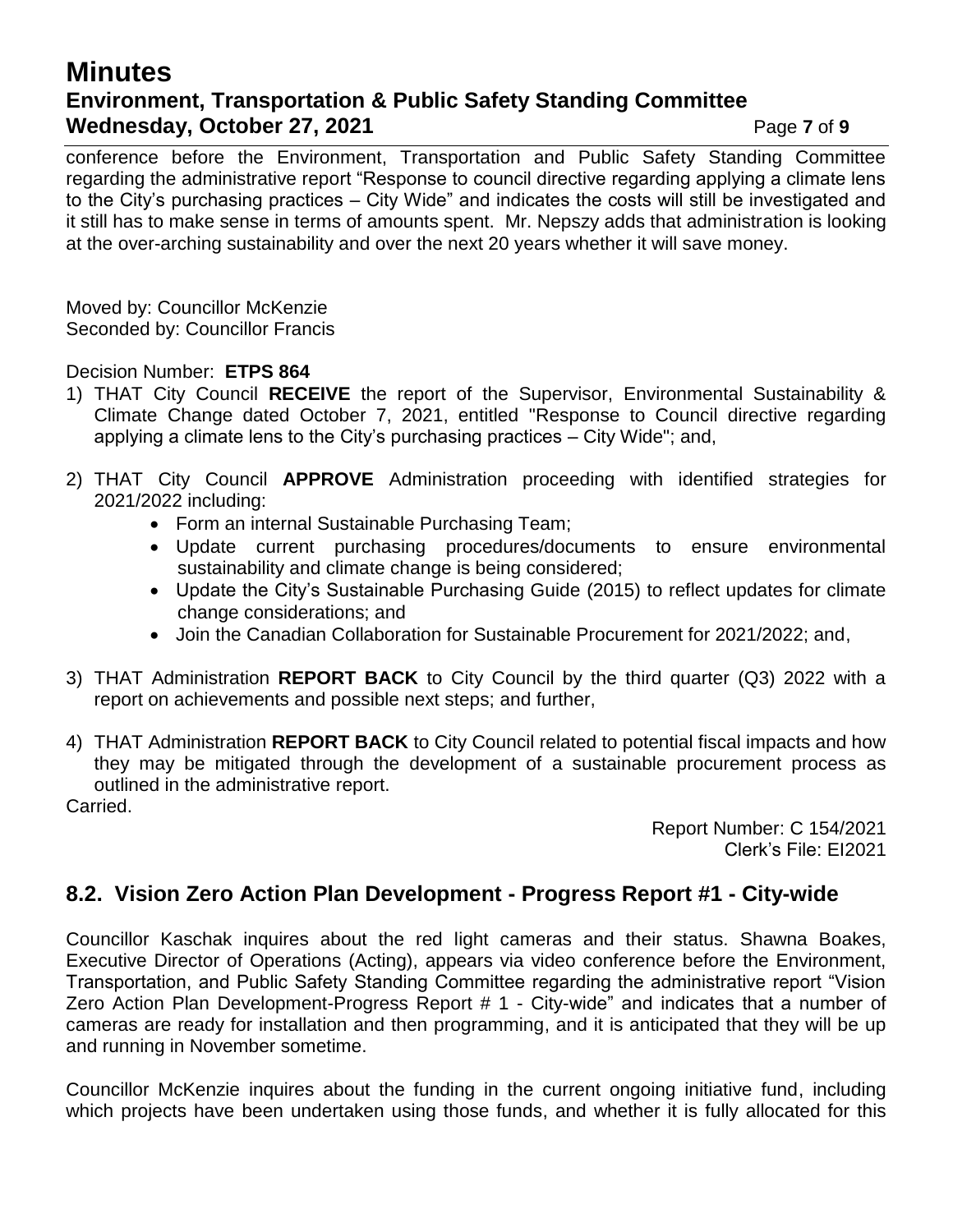## **Minutes Environment, Transportation & Public Safety Standing Committee Wednesday, October 27, 2021 Page 8** of 9

year. Chris Nepszy, Commissioner, Infrastructure Services, will obtain the details and provide them to the Councillor. Mr. Hagan adds that the fund is currently used for sidewalk funding and that there is \$100,000.00 proposed in the fund for next year.

Councillor Costante inquires about the timelines of the next progress report and the final report. Mr. Hagan indicates that the final report is anticipated for the end of March of next year. Mr. Hagan adds that the next progress report is being worked on now and potentially will come to the Standing Committee in December or January.

Moved by: Councillor Francis Seconded by: Councillor McKenzie

Decision Number: **ETPS 865**

THAT the report of the Transportation Planning Senior Engineer dated September 1, 2021 entitled "Vision Zero Action Plan Development – Progress Report #1 – City-Wide" **BE RECEIVED** for information.

Carried.

Report Number: S 92/2021 Clerk's File: ST/13714

## **8.4. 2019 Road Safety Report - City-wide**

Councillor Costante inquires about the rise in numbers in collisions by year in 2006 to 2010 and then there was a decline for 3 to 4 years and now the trend seems to be increasing again, and whether there is a correlation with anything with the numbers. Jeff Hagan, Transportation Planning Senior Engineer, indicates that during the increases it was in relation to the population. Mr. Hagan adds that there was a decrease when the population was lower also when the GM plant closed, potentially it could be related to less commuting.

Councillor Kaschak commends administration for the good information in the report.

Moved by: Councillor Kaschak Seconded by: Councillor Costante

Decision Number: **ETPS 867**

THAT the report of Transportation Planning Senior Engineer, dated September 27, 2021, entitled "2019 Road Safety Report – City-Wide" **BE RECEIVED** for information. Carried.

> Report Number: S 136/2021 Clerk's File: MT2021